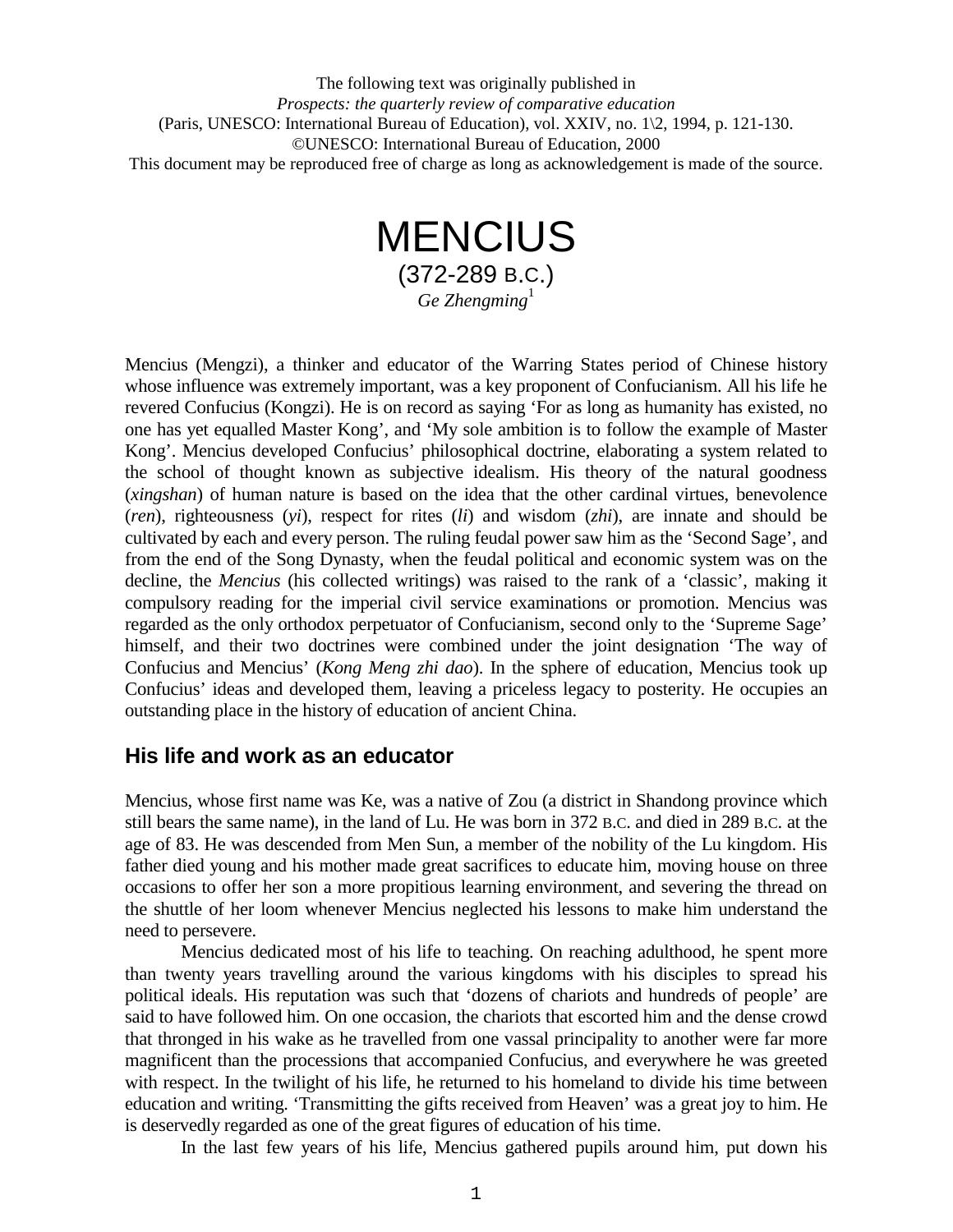thoughts in writing and, with the help of Wan Zhang, Gong Sunchou and other disciples, compiled the anthology which bears his name and which relates his conversations with the feudal princes and his replies and arguments on various points of doctrine. As well as setting out Mencius's educational work and ideas, this work conveys a striking picture of the intellectual ferment of the time.

# **Historical background**

As already stated, Mencius' thinking on education took shape and matured during the Warring States period (*c.* 770-221 B.C.). The periods known in China as the Spring and Autumn and Warring States are considered to be times of great transformation, with the transition from slavery to feudalism. Economic and political changes had profound repercussions on ideas, culture and education. Culture ceased to be the preserve of slave-owners, knowledge spread to other sectors of society, an educated class emerged, private schools proliferated and different systems of thought were outlined. This new situation was one in which ideas could be expressed with great freedom. Even though sharp distinctions between the various branches of knowledge were not drawn at the time, it was this period that witnessed the emergence, in embryonic form, of such disciplines as philosophy, economics, political science, law, literature, aesthetics, history, geography, the military arts, the educational sciences, psychology, logic, mathematics, astronomy, agronomy, the manual arts, physics, chemistry, biology, hydrology, engineering technology and medicine. It was a time of extraordinary development in the history of education of ancient China. Great impetus was given to social progress and the foundations of feudal culture and education were laid. It can be said that the whole education system of ancient China came into being and took shape during this period. It was within this society in the throes of great transformation that Mencius' thinking on education was formed and developed.

## **The purpose of education**

Mencius held that the purpose of education was to cultivate good people who knew their station in society. He took up the concept of *ren* (humanity or benevolence) so dear to Confucius, feeling that the unification of China called for virtuous leaders like the sovereigns of former times. He recommended that they govern with benevolence, punish as little as possible, refrain from levying excessively high taxes, and ensure that people were assigned five *mu* of land to live on and 100 *mu* to cultivate and that they 'eat their fill in fat years and do not starve to death in lean years'. Thus would the 'sovereign' obtain the 'Mandate of Heaven'. In order to reign, he must have the support of the people; in order to have the support of the people, he must win their hearts and make them happy. In Mencius' eyes, benevolent government (*renzheng*) and virtuous administration (*dezhi*) went hand in hand, and sound administration itself came second to a good education. He therefore emphasized the fact that, in order to govern with benevolence, it was first necessary to provide a good education, the purpose of a good education being to win hearts.

According to Mencius, the first essential was to make sure that old people lacked neither silk to clothe themselves nor meat to feed themselves, and that the people suffered neither hunger nor cold. Only then would schools be opened and the population educated. Only an education provided in such conditions could be considered sound. As to its purpose, it must be to 'teach sons their duties towards their fathers and younger ones their duties to their elders'. That meant continual reference to the great principles of respect for one's father and mother and obedience to one's elder brothers and superiors, the explanation of these principles being the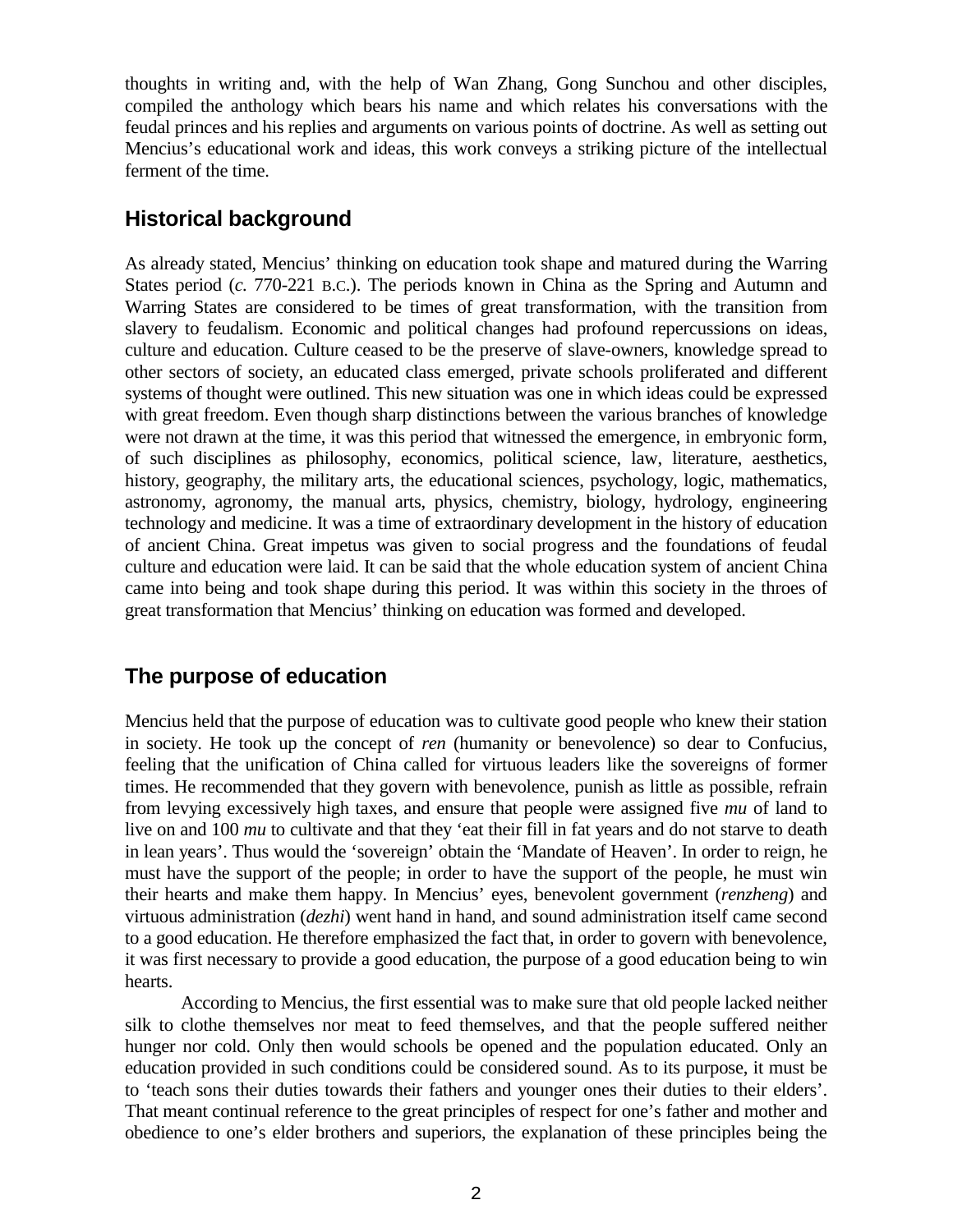fundamental aim of education. That was the cornerstone of Mencius' moral philosophy.

During the Spring and Autumn period, 'the degeneration of rites and the decadence of music' had induced Confucius to endeavour to regulate relationships between human beings and to recommend that 'each thing be given its own name and each person their own place', according to the precept: 'Let the prince behave as a prince, the minister as a minister, the father as a father and the son as a son'. Mencius also adopted this line of thinking and elaborated upon it.

Mencius' view of providing the people with enough to eat and to protect them from the cold, and urging them to open schools inculcating unremitting filial piety and love for one's elder brothers was that of a champion of the ethical principles that must govern relationships between father and son, prince and minister, husband and wife, older and younger persons and friends amongst themselves. 'When the people in power understand human relationships and have a sense of decorum, the common people will manifest their devotion', he said. If the ruling class could abide by these principles, the internal contradictions within that class would be attenuated and the patriarchal system would be consolidated. If the common people did likewise, 'crime and disorder' would disappear. In other words, once the upper echelons of society observed the rules of life in society and the common people lived together on good terms, harmony would naturally reign on earth. The objectives that Mencius assigned to education - inculcating filial piety and respect for one's elders, and teaching people to conduct themselves decently towards others - thus served his political aims. This Confucianist concept of education exerted a profound influence on Chinese feudal society.

# **The function of education**

Mencius believed that education played an important role in social development. Its primary function was to develop the mind and strengthen the cardinal virtues - benevolence, righteousness, respect for rites and wisdom. He held that the human being was naturally good, that virtues were innate and simply needed cultivating. Whosoever cultivated them would become a good man, a sage or even a saint. He who debased himself and failed to cultivate his virtues or lost them could only become a scoundrel, a savage or even a creature indistinguishable from an animal. The original virtues could not be developed unless they were reinforced by the knowledge acquired through education. And yet education as Mencius conceived it was above all a matter of self-cultivation and self-improvement. One should first seek to preserve one's good-heartedness, cultivate one's good inclinations and learn to know oneself, and anyone who lost their natural goodness should try to recover it. Benevolence (*ren*) was a natural virtue of the human being, and righteousness (*yi*) the path to be followed. Anyone who departed from that way and ceased to progress or, dispossessed of their original goodness, was unable to win it back, was much to be pitied. A man who loses his chickens or dog will go off in search of them, so why should he not do the same when he loses the sense of goodness? Learning serves no other purpose than to help people to retrieve the qualities they have lost. To Mencius, the function of education was to preserve and develop a person's good inclinations, to restore them to those who had lost them, and to fortify natural virtues.

Mencius advocated self-improvement, 'seeking within oneself', self-examination. Aware as he was, however, of the very real obstacles that might jeopardize the quest for knowledge and wisdom, he did not deny the influence of external factors. He recognized the direct effects of a good or bad harvest on the people's morals. And he was conscious of an environmental influence on learning. He affirmed that everything that surrounds us, everything that makes up our environment, has an effect on our character, our moral qualities and our willpower, but such an influence, however great it may be, is not decisive.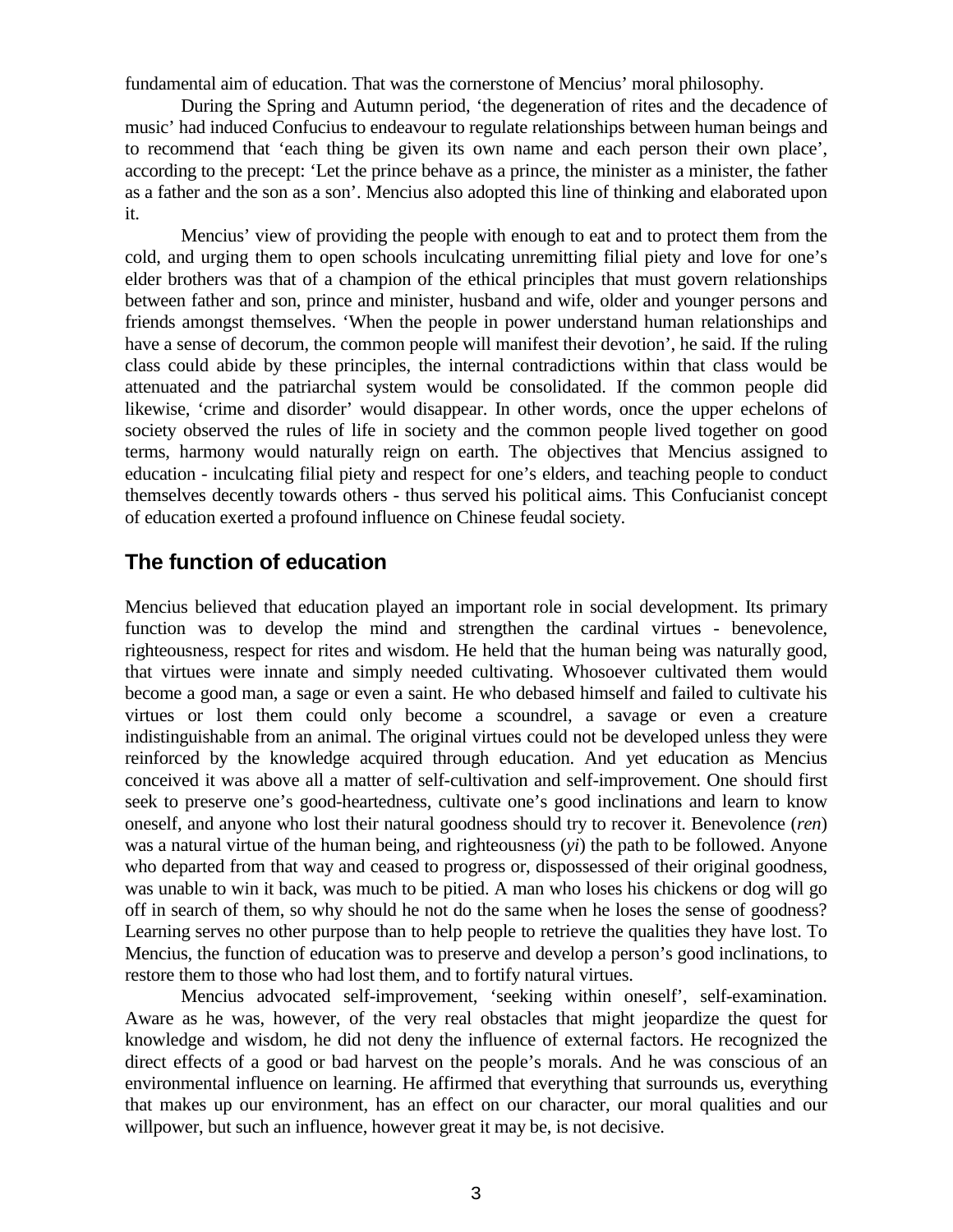While emphasizing self-improvement, Mencius attached great importance to teaching dispensed by a master. Not only did he derive immense pleasure from 'transmitting the gifts received from Heaven' and had numerous pupils throughout his life, but he repeatedly stressed the merits of objective education and wrote a large number of commentaries on teaching and moral education. He believed that virtue required fathers and elder sons to see to the education of their sons or younger brothers. Those who behaved badly had to be guided along the right path, and those lacking in talent had to be educated. That was a duty that a good father could not shirk.

# **The theory of 'natural goodness'**

Mencius was part of the intellectual movement known as subjective idealism. He saw the human heart, human nature and 'heaven' as three indissociable elements. His thinking on education is thus derived from his 'doctrine of natural goodness' (*Xingshanlun*). During the Warring States period, socio-economic development and increasing friction between the classes offered a breeding-ground for a variety of intellectual movements and inspired philosophers to speculate on human nature, and on the relationship between human nature and the outside world, in an attempt to resolve the social problems of their times. The question of human nature was thus one of the main bones of contention in discussions between rival schools of thought. Some maintained that human beings were by nature neither good nor bad, others that certain individuals were intrinsically bad or, by nature, equally inclined to good and evil; some held that human beings were naturally evil and others that they were naturally good. Mencius' view was that man was predisposed to good, and if some individuals wandered from the right path and turned to evil, it was because external influences had 'perverted their hearts'. This theory of the natural goodness of human nature was based on feelings, knowledge and rites, which are in fact acquired and not innate. Mencius thus posited the values of feudal society as pre-conditions for all experience. That led him to say: 'the saint is of the same substance as I'; like anyone else, he enjoys tasty dishes, pretty melodies and beautiful colours.

Mencius believed that the living environment of the legendary sovereign Shun differed little from that of the savage living in the mountains. That the sovereign had become a paragon of virtue was due to his determination to improve himself. If the savage remained a savage it was because he lived in a pernicious environment and did not seek to improve himself, with the result that his natural goodness had wasted away. Those who, living in an unpropitious environment, 'had no self-respect and were filled with self-doubt', whose 'words were disrespectful and unjust', who let their natural goodness (*shanduan*) wither away and took a path that led them away from goodness, who breached the rules of correct moral conduct and disrupted the order established by the feudal rulers were pronounced by Mencius to be 'not human beings', to have lost their humanity and become animals. Such was the substance of Mencius' 'doctrine of natural goodness', the theoretical basis for his concept of education.

## **Mencius' concept of moral education**

#### THE THEORETICAL FOUNDATIONS

Mencius considered that character is something innate in every human being. Nature, heaven (*tian*) and human beings form a whole. The moral categories of 'heaven' are engraved on human nature, the rules that govern heaven are rooted in human morality and the human heart abounds in natural virtues. The 'human heart' and the 'heart of heaven' (*tianxin*) are correlated. Wealth or poverty are conferred on us by heavenly command and beyond our control. What we must do, however, is 'seek within ourselves', trying to develop and bring out the tendencies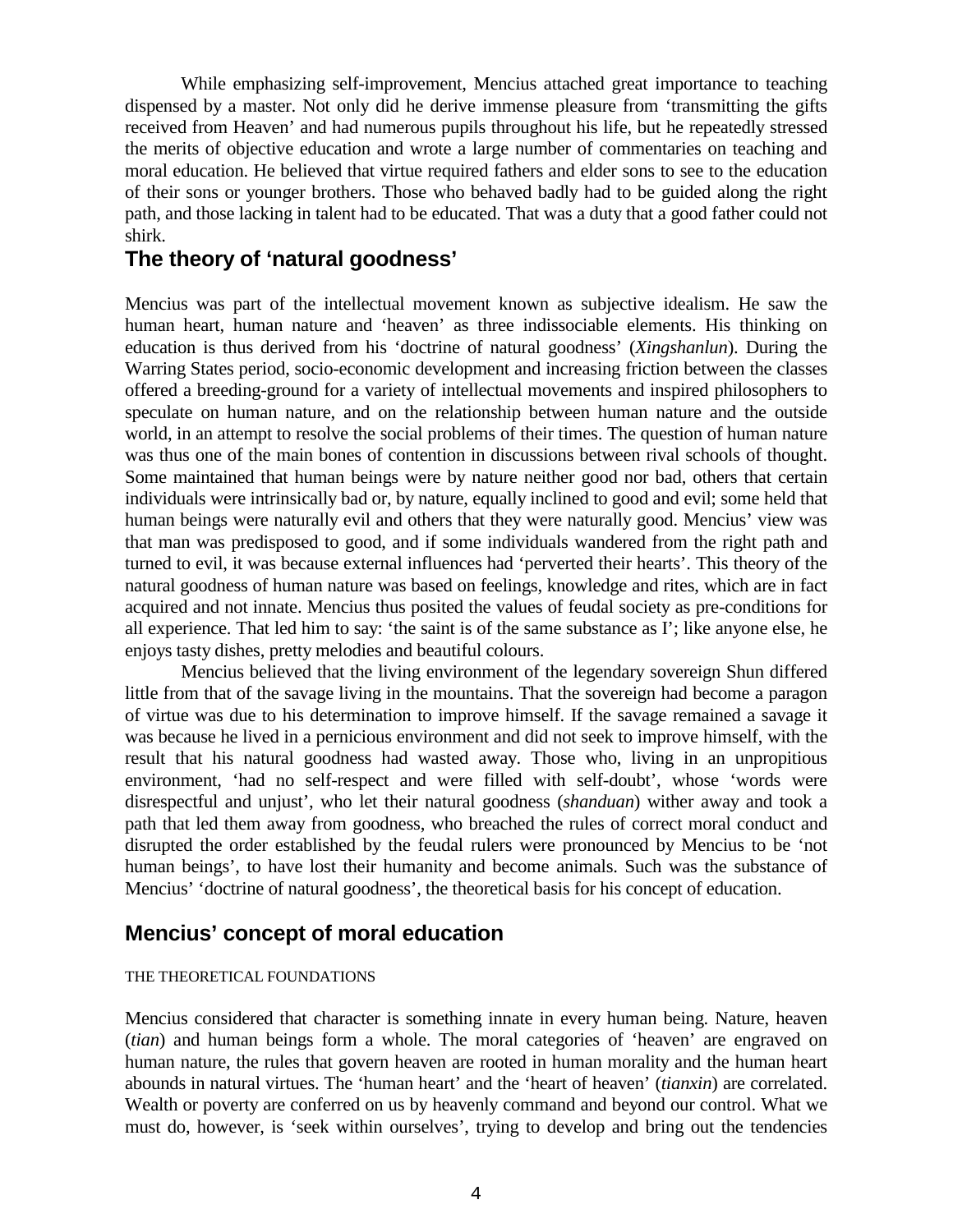towards goodness over which we have some control. It is clear that Mencius' ideas on moral education are closely linked with subjective idealism.

THE PRINCIPLES AND CONTENT OF MORAL EDUCATION

*Preserving one's natural goodness and controlling one's desires*. Mencius thought that the best way of developing one's good tendencies was to resist domination by material desires. Those who have few desires will lose little, if any, of their natural goodness. Conversely, those who are racked with desires may preserve some good traits but only very few. Mencius thus argued against cherishing excessive desires for material things.

*Seeking within oneself*. Mencius saw this as an important means of moral self-improvement: if I treat someone with love and he remains aloof, I must ask myself whether I am being generous enough; if someone is placed under my authority but does not obey me, I must ask myself if I am acting as wisely as I should; if I show consideration to someone but he does not reciprocate, I must ask myself if I am being sufficiently respectful. In short, whenever my conduct does not produce the expected results, I must seek the reasons for this within myself.

*Repenting and mending one's ways*. Mencius thought that those who refuse to recognize their material desires and lose the virtue of repentance are liable to commit reprehensible acts. These who act wrongly but are ashamed of themselves can recover their propensity for goodness. One must endeavour to correct any errors one has committed and always take the merits of others as a model, trying to better oneself and join others in seeking goodness.

*Seeking to recover lost qualities, preserving the benefits of the 'night air'* (yegi). Mencius saw regaining a pure heart as one of the keys to moral self-improvement. It meant controlling one's desires, examining one's conscience, repenting and correcting one's faults. This is what he had in mind when he spoke of preserving the benefits of the 'night air': fortifying one's soul, cultivating one's natural goodness.

*Developing the natural nobility of the soul* (haoran zhi qi). Human beings must show strength of character and not go about their business half-heartedly and apathetically. They must display energy (*qi*) and not give way to despondency. In moral terms, they must possess the noblemindedness that makes it possible to combat evil with justice.

*Strengthening one's resolve*. This concept was crucial to Mencius's idea of moral education. The hardships and misfortunes by which all are confronted in the course of a lifetime are conducive to meditation on the vicissitudes of fate, and this is how one acquires the wisdom (*dehui*) and thirst for knowledge (*giuzhi*) that will enable one to understand the world and improve one's ability to cope with it. The human being must have passed a thousand tests before being truly seasoned.

# **Teaching methods**

Mencius gave a great deal of thought to teaching methods and learned from his own great experience in this field. These are some of his precepts:

- Know to whom you are talking and adapt your teaching to each individual's aptitudes, adopting a lively and flexible approach that can be varied, according to the pupil.
- Lay down strict criteria and encourage personal initiative, setting the aims and then leaving pupils to practise and learn their lessons by themselves.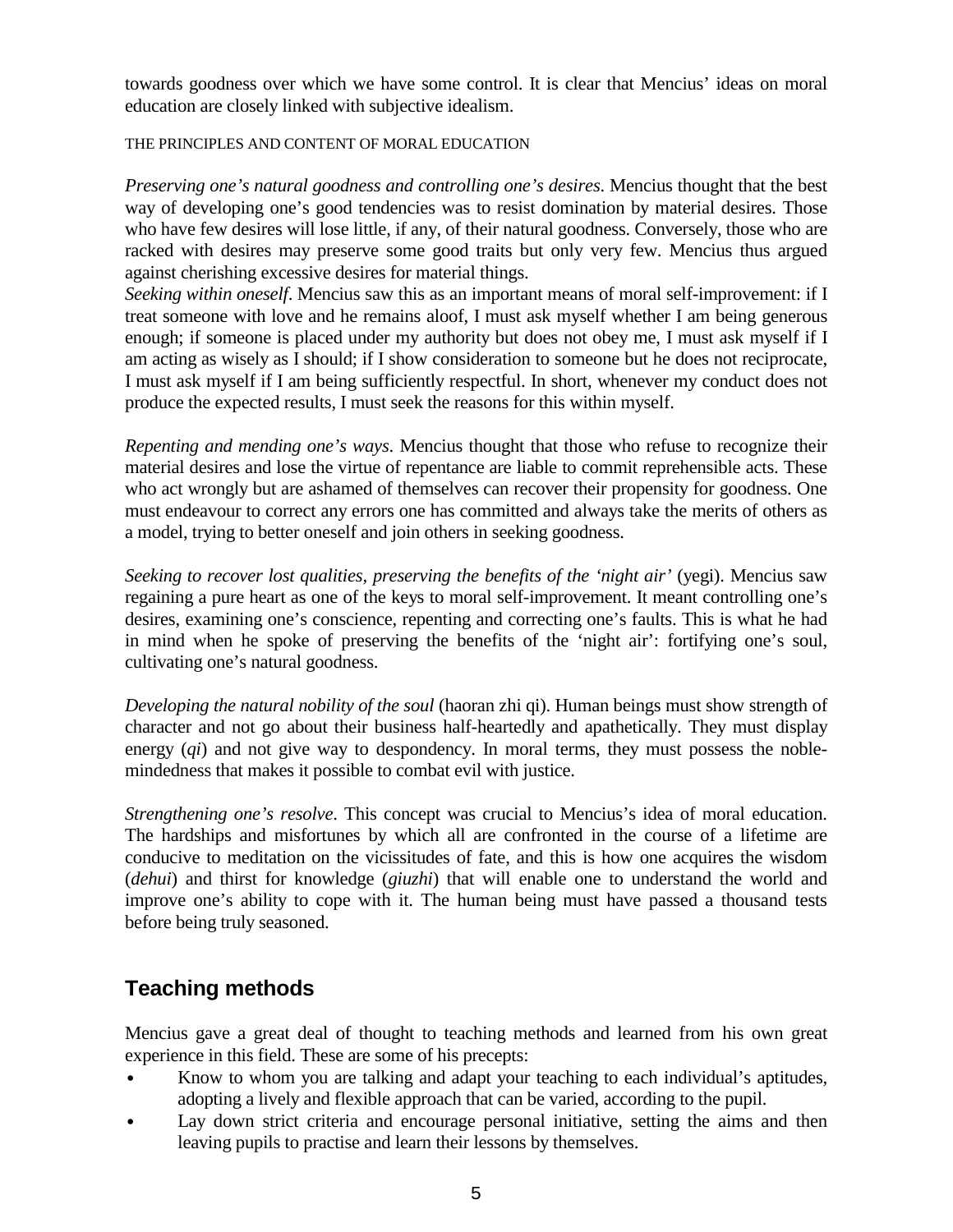- Say profound things simply, speak knowledgeably and in great detail, teaching pupils what they do not know on the basis of what they do know. Use simple words to explain complex ideas and make sure that your own knowledge is extensive, so that you are able to give detailed explanations.
- Base your arguments on analogy and use comparisons to explain things; illustrate the most complex concepts with common examples taken from everyday life. Mencius himself often used analogy to support his arguments and simple images to clarify obscure points. Likewise, he often used easily understandable comparisons to reply to questions or to solve problems.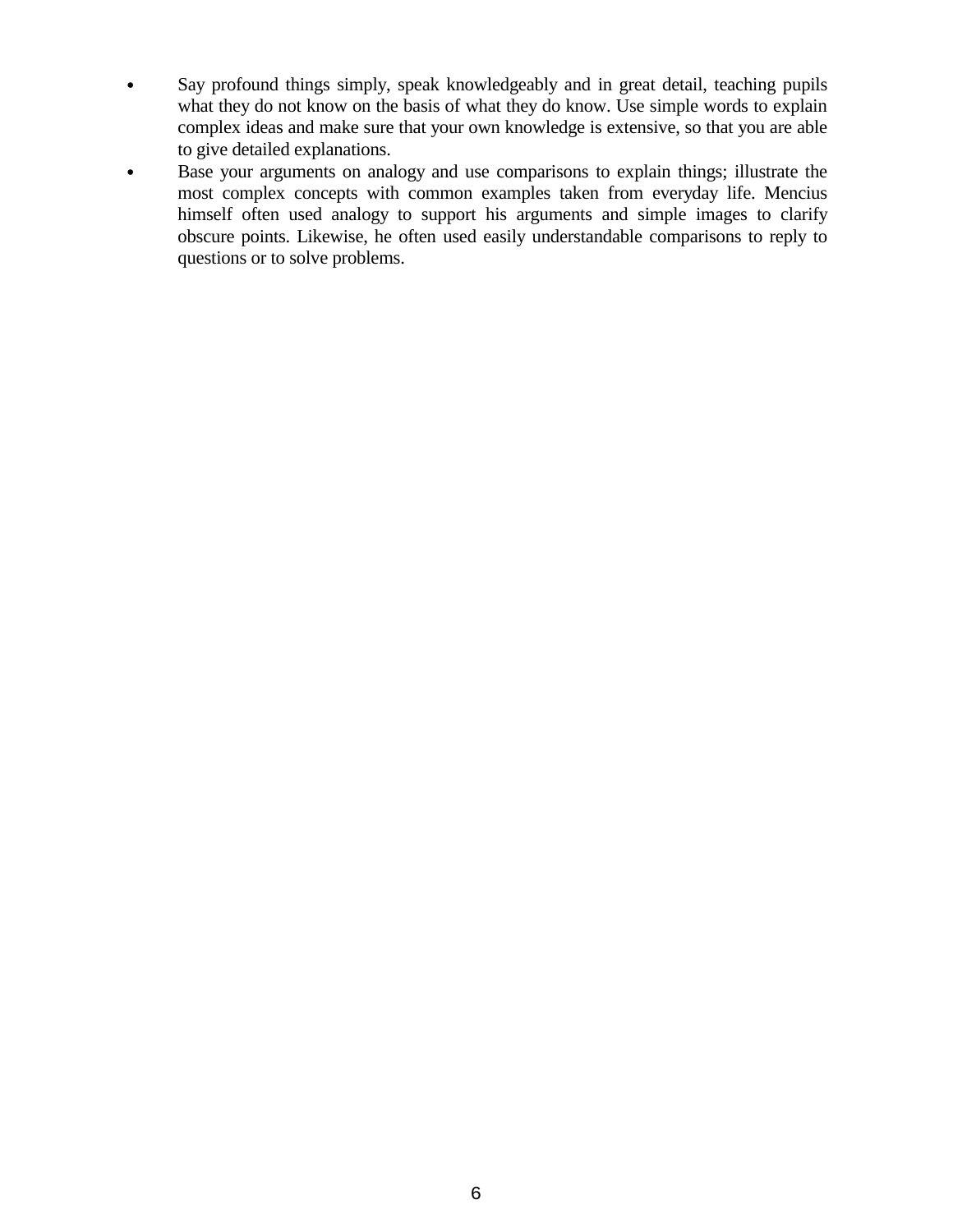With regard to the learning process, Mencius made the following recommendations:

- Consolidate the skills you have acquired by individual work, seek a deeper understanding of what you have learned and let it become so deeply rooted in your mind that you have a perfect command of it.
- Progress step by step. Mencius regarded learning as a natural process. Progress should be slow but sure, taking care not to advance too quickly only to fall back subsequently.
- Work unremittingly. Pupils must persevere and be determined; they must acquire confidence, not losing heart at the first obstacle and above all not taking the easy way out.
- Pupils dive whole-heartedly into their work, devoting to it all their time and energy.

# **The influence of Confucius**

Mencius was 'the pupil of a disciple of Zi Si', whose real name was Kongzi; a grandson of Confucius, he had himself studied under the master's star pupil, Zengzi. Zengzi had passed Confucius' teachings on to Zi Si, whose disciple had in turn passed them on to Mencius. Thus, some 150 years after the death of Confucius, Mencius began to propagate his own ideas. Like him, he cited the ancient sovereigns Yao and Shun as examples and developed the master's theories about the need for virtuous administration (*dezhi*) and benevolent government (*renzheng*), which were, he held, essential in securing the support of the people. He considered that people endowed with wealth and a certain level of income also had to display moral qualities and observe certain rules of conduct, failing which anarchy and disorder would ensue. The idea that the country must be administered honestly, that the population must be educated and, first and foremost, that the common people who were to be educated must not be exposed to either hunger or cold is one of the keys to Mencius' concept of education.

Confucius said: 'He who possesses knowledge at birth is a superior being.' Only the saint, he thought, possessed inborn knowledge, which was why he urged the acquisition of knowledge through study. Mencius, for his part, believed that everyone on earth was intuitively endowed with a sense of what is good and he therefore saw all human beings as possessing inborn knowledge. That is why he urged them rather to 'seek within themselves'.

From as early as the Spring and Autumn period of Chinese history, Confucius set about regulating social relations by advocating that 'each thing should be given its own name' and each person 'his own place'. In the Warring States period, Mencius took up this idea and elaborated upon it, urging educators to understand and respect the moral principles that must govern feudal society and relations between nobles and serfs, rich and poor, men and women, young people and old, and friends among themselves. In other words, Mencius' 'accomplishing one's duty at the risk of one's life' (*shesheng guyi*) echoed Confucius' 'sacrificing one's life through humanity' (*shashen chengren*).

When Mencius recommended that teaching methods should vary according to the different categories of pupils, he was also drawing upon Confucius' precept that teaching should be tailored to the aptitudes of each pupil. Where Mencius advised people to correct their mistakes and mend their ways, Confucius had already said: 'Anyone who has committed a fault must not be afraid to correct it.' It is thus clear that Confucius played an important part in the formation of Mencius' views on education. These ideas all exerted a considerable influence in the sphere of moral education.

# **Mencius' role and influence**

Mencius was a great educator of the Warring States period, and his influence was extremely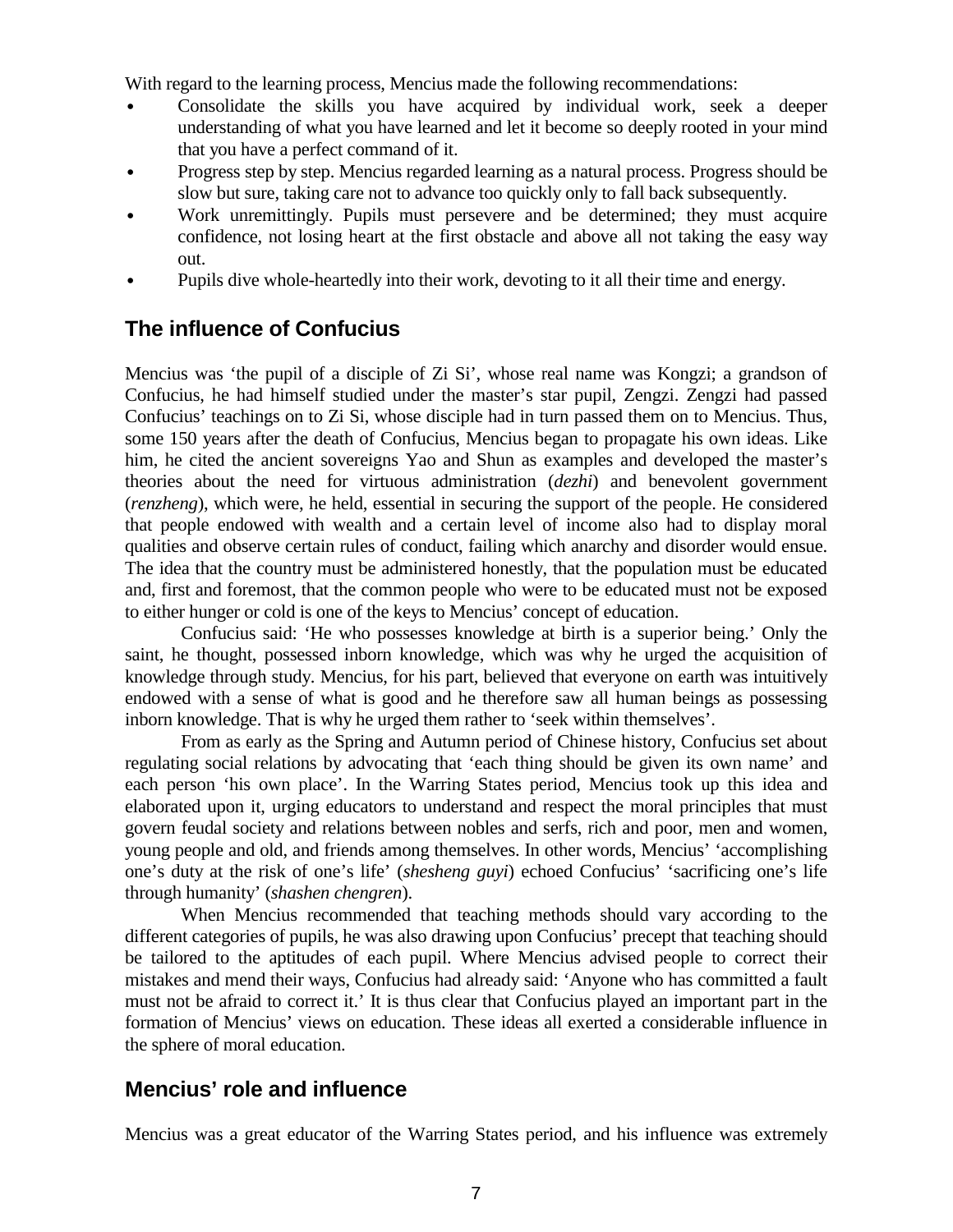important. His thinking, like that of Confucius, had a fairly substantial impact outside China, and his position in the history of education in ancient China itself is outstanding. Some aspects of his work still influence the teaching methods used in China today, and some of his educational principles continue to inspire us. For two millennia, his appeal to 'cultivate the nobility of the soul' has met with an extraordinary response, giving many people the courage to be true to their convictions or even to sacrifice themselves for them. His advice that people should strengthen themselves by putting themselves to the test and should make good use of their talents is also extremely useful. Many people of goodwill, ardent patriots with the interests of the people at heart, have been inspired by his call to 'accomplish one's duty, at the risk of one's life'. He advocated a number of extremely sound educational approaches, such as setting strict criteria and encouraging personal initiative, which bore fruit in the rigorous standards of Chinese education after him. He excelled at expressing abstract, complex ideas clearly, in just a few words, using vivid, precise metaphors. His advice was to put one's whole heart and determination into one's study and to devote all one's attention to it. This scientific principle that Mencius drew from his practical experience of teaching 2,000 years ago is still observed to this day. When he said that teachers should love their work, take good care of their pupils, and set them an example, possess a vast store of knowledge and add to it constantly, he was stating precepts that have made a major contribution to the Chinese nation's efforts in the field of education.

His recommendations to students—to consolidate what one has learned through individual study, aim to make steady progress, work without respite and put one's whole heart into one's study—together with his advice to teachers—to adapt teaching to suit each person's aptitudes, set strict criteria, encourage personal initiative, express profound ideas in simple terms, and explain with the help of comparisons—combine to form a coherent system. This approach to teaching continues to exercise a profound influence in China and is still relevant today.

Just as Confucius is being rediscovered and his work subjected to fresh critical appraisal, so Chinese educators are continuing to sound the depths of Mencius' doctrine. Many positive elements of his educational theory have found practical application in the classroom, even though historical circumstances have changed beyond recognition. The educational tradition of which Confucius and Mencius are the two great pillars is thus being perpetuated in China and in the rest of eastern Asia, with discernment and along new lines, as part of the modernization process now under way.

#### **Note**

1. *Ge Zhengming (China).* Graduate of the Nanjing (Nanking) Institute of Foreign Languages. Pursued a long career as a diplomat, translator, and teacher. Currently a member of the Association of Chinese Translators, assistant lecturer in the United States of America as a teacher of English as a second foreign language, coordinator of co-operation with foreign countries and head of the External Affairs Bureau at the Chinese Central Institute for Educational Research. Current Interests include research on education in antiquity and in modern times. Recent publications include *Ao Hengli* [O. Henry] (1990), *Zhongxiaoxue kexue shiyan 200 li* [200 Examples of Scientific Experiments for Secondary and Primary Schools] (forthcoming*), Yingguo gudai gongye, nongye, jiaoyu jianshi* [A Brief History of Industry, Agriculture, and Education in the England of Yesteryear] (1991), and numerous periodical articles.

#### **Bibliography**

- *Gudai jiaoyu sixiang luncong* [Collection of Texts on Theories of Education in Antiquity]. Beijing shifan daxue chubanshe, 1985. 2 v.
- Mao Lirui; Chen Guanqun, (eds.). *Zhongguo jiaoyu tongshi* [General History of Education in China]. Shandong jiaoyu chubanshe, 1986. 2 v.
- Yang Huanying. *Confucius sixiang zai guowai de chuanbo yu yingxiang* [Dissemination and Influence Abroad of